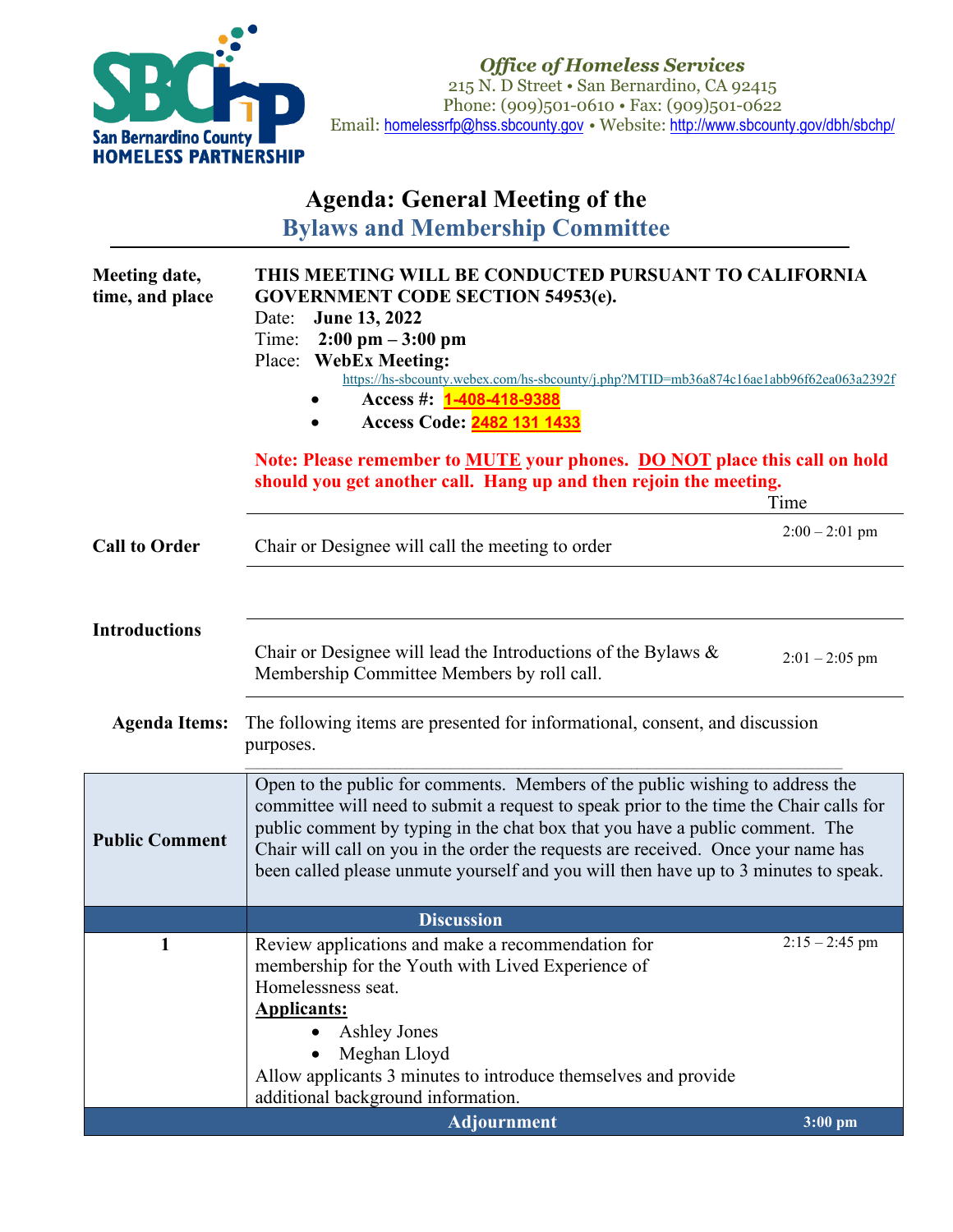

## **APPLICATION FOR APPOINTMENT TO COUNTY INTERAGENCY COUNCIL ON HOMELESSNESS (ICH)**

Please fill out each section that applies to you as completely as possible.

| <b>Personal Information:</b> |                                                                                                                                       |                 |                                         |                        |
|------------------------------|---------------------------------------------------------------------------------------------------------------------------------------|-----------------|-----------------------------------------|------------------------|
| Your Name:                   | First: Assthley                                                                                                                       | Last: Joboreess |                                         | Middle Initial: R      |
| Home Address:                | 13763 Dodie Ave                                                                                                                       |                 | City: Victorville                       | 92392<br>Zip:          |
| <b>Mailing Address:</b>      | 13763 Dodie Ave                                                                                                                       |                 | City: Wictorville                       | 92392<br>Zip:          |
| Home Phone:                  |                                                                                                                                       |                 | Alternate Phone No.:                    |                        |
| Email Address:               |                                                                                                                                       |                 |                                         |                        |
|                              |                                                                                                                                       |                 |                                         |                        |
| <b>Occupation:</b>           |                                                                                                                                       |                 |                                         |                        |
| Occupation/Title:            | <b>NNAA</b>                                                                                                                           |                 |                                         |                        |
| Name of Employer:            |                                                                                                                                       |                 |                                         |                        |
| Address:                     |                                                                                                                                       | City:           |                                         |                        |
| State:                       | Zip:                                                                                                                                  |                 | Business Phone #:                       |                        |
| Email Address:               |                                                                                                                                       |                 |                                         |                        |
|                              |                                                                                                                                       |                 |                                         |                        |
|                              | <b>Citizenship/Supervisorial District Information:</b>                                                                                |                 |                                         |                        |
|                              | Are you a citizen of the United States? $\blacksquare$ Yes $\Box$ No                                                                  |                 | If no, country of citizenship:          |                        |
|                              | Are you a registered voter? ■ Yes □ No If yes, county where you are registered: San Bernardino                                        |                 |                                         |                        |
|                              | Check the supervisorial district in which you reside: $1st$                                                                           | 2 <sup>nd</sup> | 3 <sup>rd</sup><br>$4^{\text{th}}$      | 5 <sup>th</sup><br>N/A |
|                              |                                                                                                                                       |                 |                                         |                        |
| <b>Convictions:</b>          |                                                                                                                                       |                 |                                         |                        |
|                              | As an adult (age 18) have you ever been convicted of, or pled guilty or no contest to, a misdemeanor or felony?                       |                 |                                         |                        |
|                              | Do not include: (1) any convictions for possession of marijuana (except for convictions for possession of                             |                 |                                         |                        |
|                              | marijuana on school grounds or possession of concentrated cannabis) that are more than two years old; or                              |                 |                                         |                        |
|                              | (2) any information concerning a referral to, and participation in, any pretrial or post trial diversion program.                     |                 |                                         |                        |
|                              |                                                                                                                                       |                 |                                         |                        |
| $\blacksquare$ No            | Yes If yes, please provide the following for each incident:                                                                           |                 |                                         |                        |
| Date of                      |                                                                                                                                       | Penal Code      | Explanation (Attach a Separate Sheet if |                        |
| Conviction                   | Location                                                                                                                              | Section         | Necessary)                              |                        |
|                              |                                                                                                                                       |                 |                                         |                        |
|                              |                                                                                                                                       |                 |                                         |                        |
|                              |                                                                                                                                       |                 |                                         |                        |
|                              |                                                                                                                                       |                 |                                         |                        |
|                              | Explain why you would like to serve on this council:                                                                                  |                 |                                         |                        |
|                              | wanhease averon on the council becaused know what hist likestike to be leas nedes overted framerited sfrom fariends an                |                 |                                         |                        |
|                              | hmysself bercama extraortrestetssc/bac20118 28da8 steerog ussem potrostien 'n vannt dielat hardroungea authere havers thangy nhores e |                 |                                         |                        |
|                              | doing when tysheat was the the like got doccollege and distinct the jobie virias invasiance of lege.                                  |                 |                                         |                        |

| LAPIGHT WITH YOU WOULD TING TO SET VE OIT LITIS COUTION.                                                                                                                                                                       |
|--------------------------------------------------------------------------------------------------------------------------------------------------------------------------------------------------------------------------------|
| wanheaseaveeron cherogonoil becaused knowwhathiat likestikke to to eleas mede savemed travisinted shout family                                                                                                                 |
| hmysself bercama evrophesiedsschach in Bedauserog usserm ofostich momt die lat herzhounee av here levers thangynhores d                                                                                                        |
| doing what the bushes to his dividend of the bushes of the bushes in the bushes in the bushes of the bushes of the bushes in the bushes of the bushes of the bushes in the bushes of the bushes of the bushes of the bushes of |
|                                                                                                                                                                                                                                |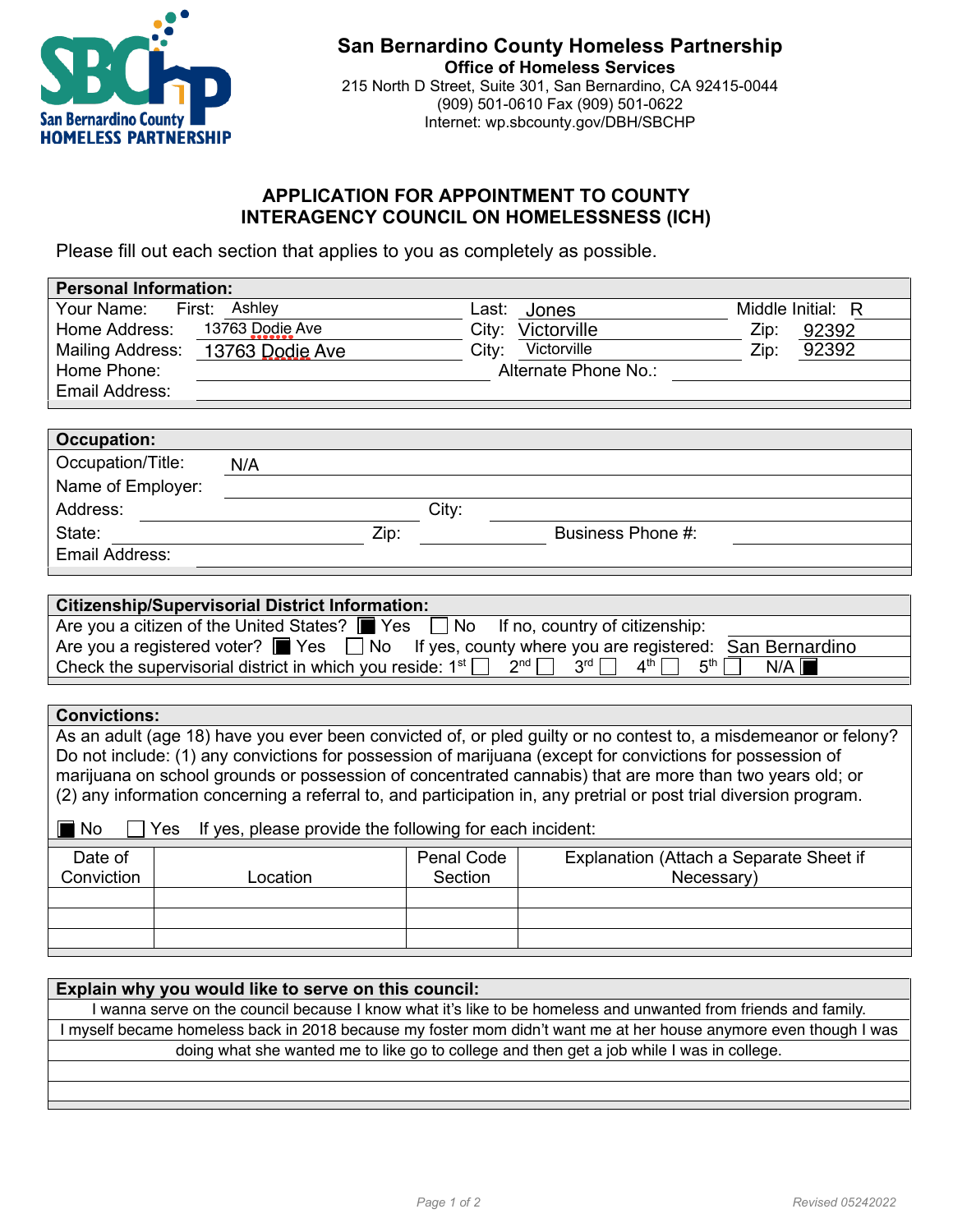|                                                                   | Qualification for appointment (Check the appropriate membership type)               |                                                                         |  |  |  |
|-------------------------------------------------------------------|-------------------------------------------------------------------------------------|-------------------------------------------------------------------------|--|--|--|
| Member of the Board of<br><b>Supervisors</b>                      | Deputy Executive Officer<br>Or designee - Community<br>Development & Housing Agency | Assistant Executive Officer or<br>designee of Human Services            |  |  |  |
| County Law & Justice                                              | Director or designee -<br>Department of Behavioral<br>Health                        | Director or designee - Housing<br>Authority of San Bernardino<br>County |  |  |  |
| City Elected Official or<br>designee - Central Valley             | City Elected Official or<br>designee - Desert                                       | City Elected Official or<br>designee - Mountain Region                  |  |  |  |
| <b>City Elected Official or</b><br>designee - Mountain            | City Elected Official or<br>designee - West Valley                                  | <b>Homeless Provider</b><br><b>Network Representative</b>               |  |  |  |
| Superintendent of San<br>Bernardino County Schools or<br>designee | Youth with Lived Experience<br>of Homelessness                                      | Other:                                                                  |  |  |  |
|                                                                   |                                                                                     |                                                                         |  |  |  |
| Please submit the following with the application:                 |                                                                                     |                                                                         |  |  |  |

• **Signed Letter of Recommendation from sponsoring ICH Member or Agency**

**I hereby certify that all statements in this application are true and complete to the best of my knowledge. I further certify that if I am appointed, I will serve fairly, impartially, and to the best of my ability.**

**Signature: Ashley Jones** 

Date: 055224220222

*Please submit completed form to: Office of Homeless Services* 215 North D Street, Suite 301 *San Bernardino, CA 92415-0044 Or by email at: homelessrfp@hss.sbcounty.gov*

*County Use Only – Do Not Write Below This Line*

| <b>Office of Homeless Services</b> |  |
|------------------------------------|--|
|                                    |  |

| Date Received: Received By: Neceived By: Neceived By: Network By: Neceived By:                                                                                                                                                 |                                                                            | Date Referred to ICH: Network and CH                                                                                                                                                                                                      |  |  |  |
|--------------------------------------------------------------------------------------------------------------------------------------------------------------------------------------------------------------------------------|----------------------------------------------------------------------------|-------------------------------------------------------------------------------------------------------------------------------------------------------------------------------------------------------------------------------------------|--|--|--|
|                                                                                                                                                                                                                                | <b>Interagency Council on Homelessness Bylaws and Membership Committee</b> |                                                                                                                                                                                                                                           |  |  |  |
| Received By: Network and Second Property and Second Property and Second Property and Second Property and Second Property and Second Property and Second Property and Second Property and Second Property and Second Property a |                                                                            | Interviewed By: New York Street, New York Street, New York Street, New York Street, New York Street, New York<br>Interview Date: <b>All and Street Article Street Article Street Article Street Article Street Article Street Article</b> |  |  |  |
| Recommend to Appoint: U Yes U No Committee Chair: U Committee Chair:                                                                                                                                                           |                                                                            | Date:<br>Chair Signature                                                                                                                                                                                                                  |  |  |  |
| Comments: 2008 - 2008 - 2008 - 2008 - 2019 - 2019 - 2019 - 2019 - 2019 - 2019 - 2019 - 2019 - 2019 - 2019 - 20                                                                                                                 |                                                                            |                                                                                                                                                                                                                                           |  |  |  |
|                                                                                                                                                                                                                                |                                                                            |                                                                                                                                                                                                                                           |  |  |  |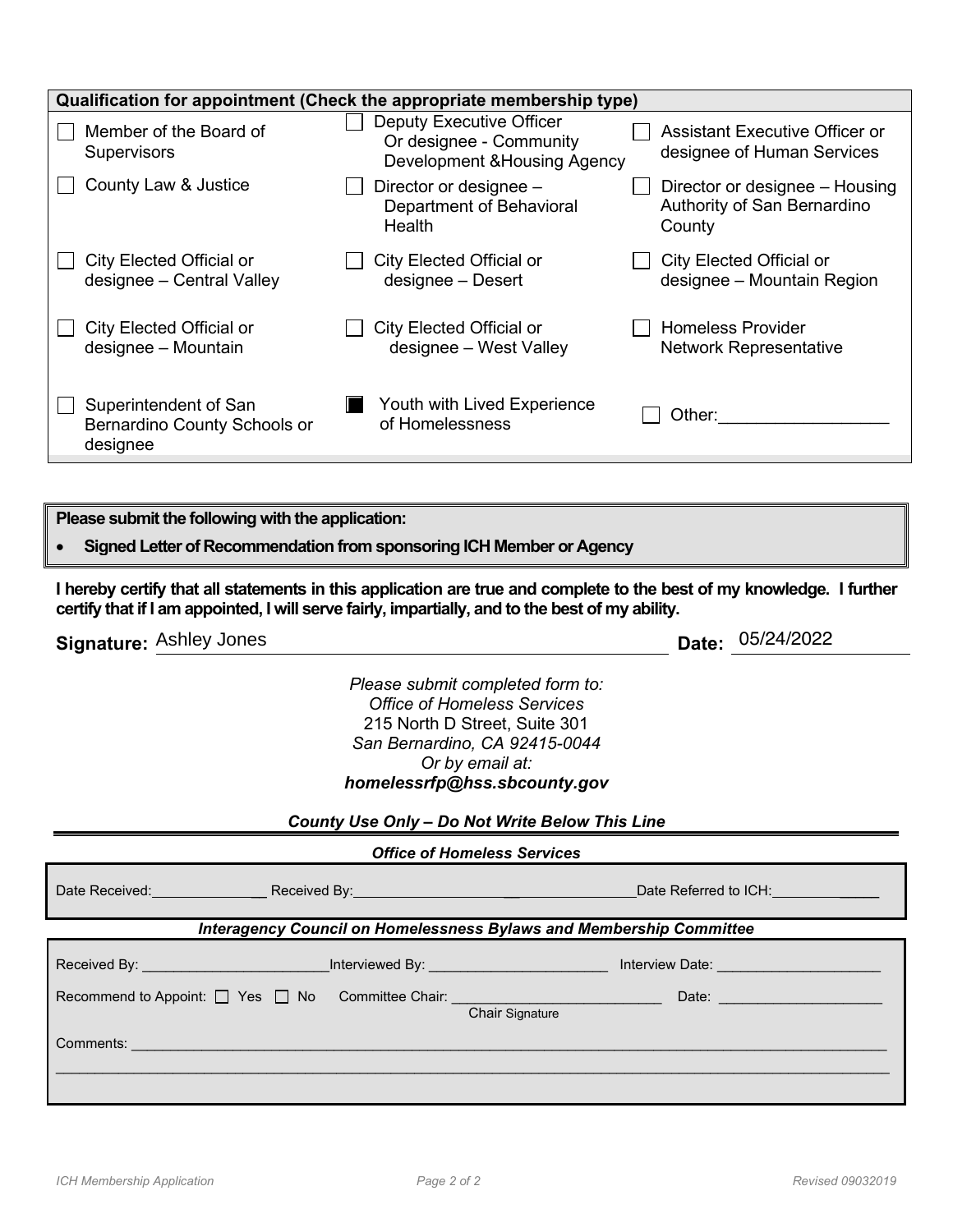

## **APPLICATION FOR APPOINTMENT TO COUNTY INTERAGENCY COUNCIL ON HOMELESSNESS (ICH)**

Please fill out each section that applies to you as completely as possible.

| <b>Personal Information:</b> |                                                 |       |                      |                      |
|------------------------------|-------------------------------------------------|-------|----------------------|----------------------|
| Your Name:<br>First: Ashley  |                                                 | Last: | Jones                | Middle Initial:<br>R |
| Home Address:                |                                                 | City: | Victorville          | Zip:<br>92392        |
| <b>Mailing Address:</b>      |                                                 | City: | Victorville          | 92392<br>Zip:        |
| Home Phone:                  |                                                 |       | Alternate Phone No.: |                      |
| Email Address:               |                                                 |       |                      |                      |
|                              |                                                 |       |                      |                      |
| <b>Occupation:</b>           |                                                 |       |                      |                      |
| Occupation/Title:            | N/A                                             |       |                      |                      |
| Name of Employer:            |                                                 |       |                      |                      |
| Address:                     |                                                 | City: |                      |                      |
| State:                       | Zip:                                            |       | Business Phone #:    |                      |
| <b>Email Address:</b>        |                                                 |       |                      |                      |
|                              |                                                 |       |                      |                      |
|                              | Citizenshin/Sunervisorial District Information: |       |                      |                      |

| <b>Citizenship/Supervisorial District Information:</b>                                                                                                        |
|---------------------------------------------------------------------------------------------------------------------------------------------------------------|
| Are you a citizen of the United States? $\boxed{\blacksquare}$ Yes $\boxed{\hspace{0.5cm}}$ No If no, country of citizenship:                                 |
| Are you a registered voter? $\Box$ Yes $\Box$ No If yes, county where you are registered: San Bernardino                                                      |
| Check the supervisorial district in which you reside: $1^{st}$ $\Box$ $2^{nd}$ $\Box$ $3^{rd}$ $\Box$ $4^{th}$ $\Box$ $5^{th}$ $\Box$<br>$N/A$ $\blacksquare$ |
|                                                                                                                                                               |

|                                                                         |                                                                                                                   |                 | Are you a registered voter? $\Box$ Yes $\Box$ No If yes, county where you are registered: San Bernardino                                                                                                                                                                                                                                                                                                                                                      |  |  |
|-------------------------------------------------------------------------|-------------------------------------------------------------------------------------------------------------------|-----------------|---------------------------------------------------------------------------------------------------------------------------------------------------------------------------------------------------------------------------------------------------------------------------------------------------------------------------------------------------------------------------------------------------------------------------------------------------------------|--|--|
|                                                                         | Check the supervisorial district in which you reside: $1st$                                                       | 2 <sup>nd</sup> | 3 <sup>rd</sup><br>4 <sup>th</sup><br>5 <sup>th</sup><br>$N/A$ $\blacksquare$                                                                                                                                                                                                                                                                                                                                                                                 |  |  |
|                                                                         |                                                                                                                   |                 |                                                                                                                                                                                                                                                                                                                                                                                                                                                               |  |  |
| <b>Convictions:</b>                                                     |                                                                                                                   |                 |                                                                                                                                                                                                                                                                                                                                                                                                                                                               |  |  |
| i∎j No                                                                  | If yes, please provide the following for each incident:<br>Yes.                                                   |                 | As an adult (age 18) have you ever been convicted of, or pled guilty or no contest to, a misdemeanor or felony?<br>Do not include: (1) any convictions for possession of marijuana (except for convictions for possession of<br>marijuana on school grounds or possession of concentrated cannabis) that are more than two years old; or<br>(2) any information concerning a referral to, and participation in, any pretrial or post trial diversion program. |  |  |
| <b>Penal Code</b><br>Date of<br>Explanation (Attach a Separate Sheet if |                                                                                                                   |                 |                                                                                                                                                                                                                                                                                                                                                                                                                                                               |  |  |
| Conviction                                                              | Location                                                                                                          | Section         | Necessary)                                                                                                                                                                                                                                                                                                                                                                                                                                                    |  |  |
|                                                                         |                                                                                                                   |                 |                                                                                                                                                                                                                                                                                                                                                                                                                                                               |  |  |
|                                                                         |                                                                                                                   |                 |                                                                                                                                                                                                                                                                                                                                                                                                                                                               |  |  |
|                                                                         |                                                                                                                   |                 |                                                                                                                                                                                                                                                                                                                                                                                                                                                               |  |  |
|                                                                         |                                                                                                                   |                 |                                                                                                                                                                                                                                                                                                                                                                                                                                                               |  |  |
|                                                                         | Explain why you would like to serve on this council:                                                              |                 |                                                                                                                                                                                                                                                                                                                                                                                                                                                               |  |  |
|                                                                         |                                                                                                                   |                 | I wanna serve on the council because I know what it's like to be homeless and unwanted from friends and family.                                                                                                                                                                                                                                                                                                                                               |  |  |
|                                                                         | I myself became homeless back in 2018 because my foster mom didn't want me at her house anymore even though I was |                 |                                                                                                                                                                                                                                                                                                                                                                                                                                                               |  |  |
|                                                                         |                                                                                                                   |                 | doing what she wanted me to like go to college and then get a job while I was in college.                                                                                                                                                                                                                                                                                                                                                                     |  |  |

| Explain why you would like to serve on this council:                                                              |
|-------------------------------------------------------------------------------------------------------------------|
| I wanna serve on the council because I know what it's like to be homeless and unwanted from friends and family.   |
| I myself became homeless back in 2018 because my foster mom didn't want me at her house anymore even though I was |
| doing what she wanted me to like go to college and then get a job while I was in college.                         |
|                                                                                                                   |
|                                                                                                                   |
|                                                                                                                   |